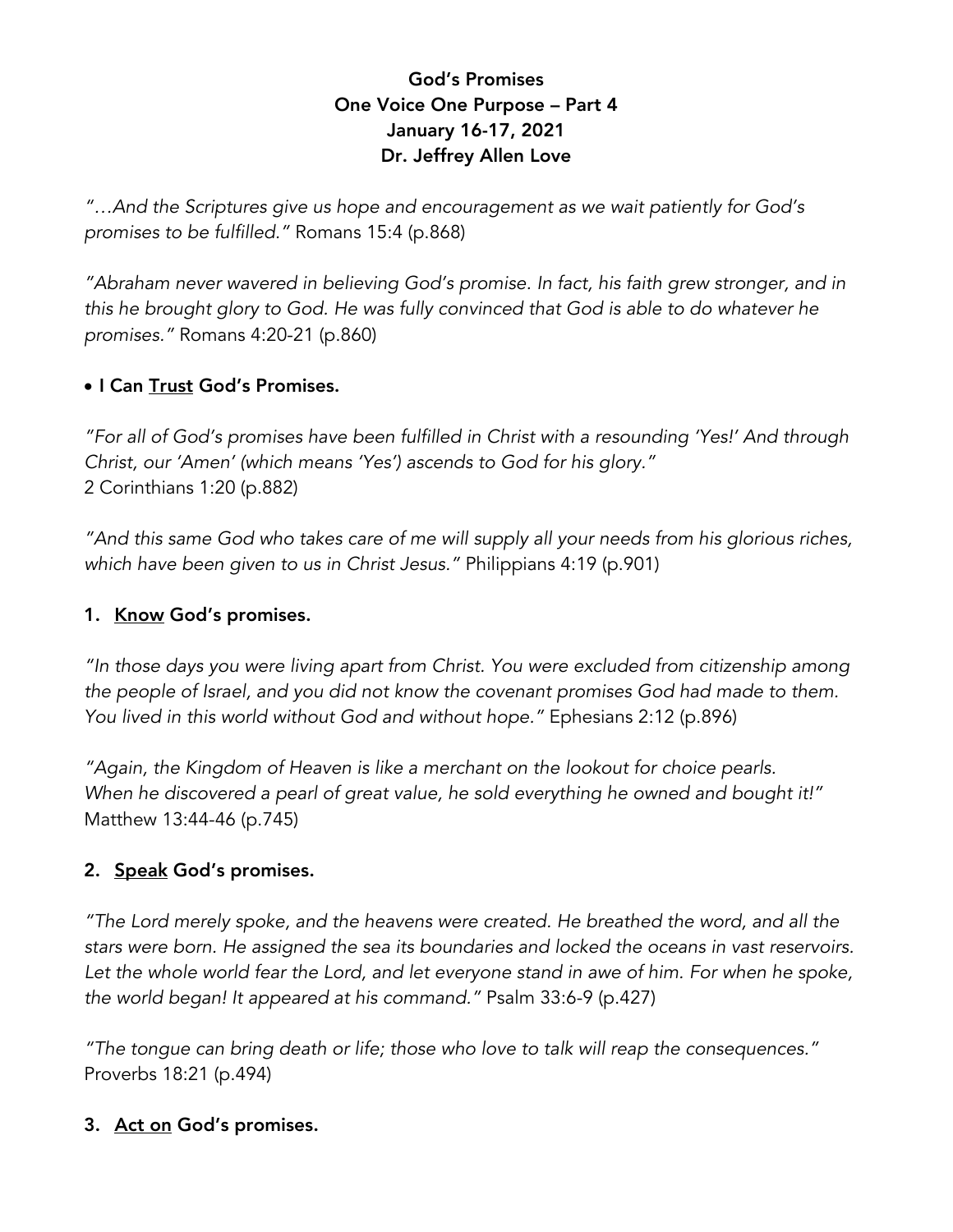*"But don't just listen to God's word. You must do what it says. Otherwise, you are only fooling yourselves."* James 1:22 (p.930)

*"May God, who gives this patience and encouragement, help you live in complete harmony with each other, as is fitting for followers of Christ Jesus. Then all of you can join together with one voice, giving praise and glory to God, the Father of our Lord Jesus Christ."* Romans 15:5- 6 (p.868)

Next Step:\_\_\_\_\_ This is my daily declaration: *"I will never waver in believing God's promise. In fact, my faith will grow grew stronger, and in this bring glory to God."* (Romans 4:20 personalized)



Discussion/Groups Guide from the Weekend Talk From the Weekend Talk of January 16-17, 2021 *One Voice One Purpose - Part 4: God's Promises*

Life Groups use these questions to go deeper into what we talked about this weekend. Dig into them so you will be ready for the discussion at your Life Group. If you are not in a Group, find out more at *alivechurch.com/groups.* 

You can also use this guide to discuss the Talk with your family or friends.

#### Conversation Starters

- § What are you looking forward to in this Life Group semester?
- Have you ever been in a Life Group (or small group, etc.) before?
- How long have you been in the Tucson area?
- Talk about how you found Alive Church and this Life Group.

## Quick Review

• Looking back at your Talk Notes, was there anything you heard in the service that stood out or maybe even confused you?

## Discussion Starters from the Weekend Talk

Refer to the Talk Notes and related Bible verses from this Weekend's Talk Notes.

Jeff challenged us to remember One Thing this weekend: *"I Can Trust God's Promises."* (See Romans 15:4 (p.868\*); Romans 4:18-22 (p.860\*); 2 Corinthians 1:20 (p.870\*); Philippians 4:15-19 (p.901\*))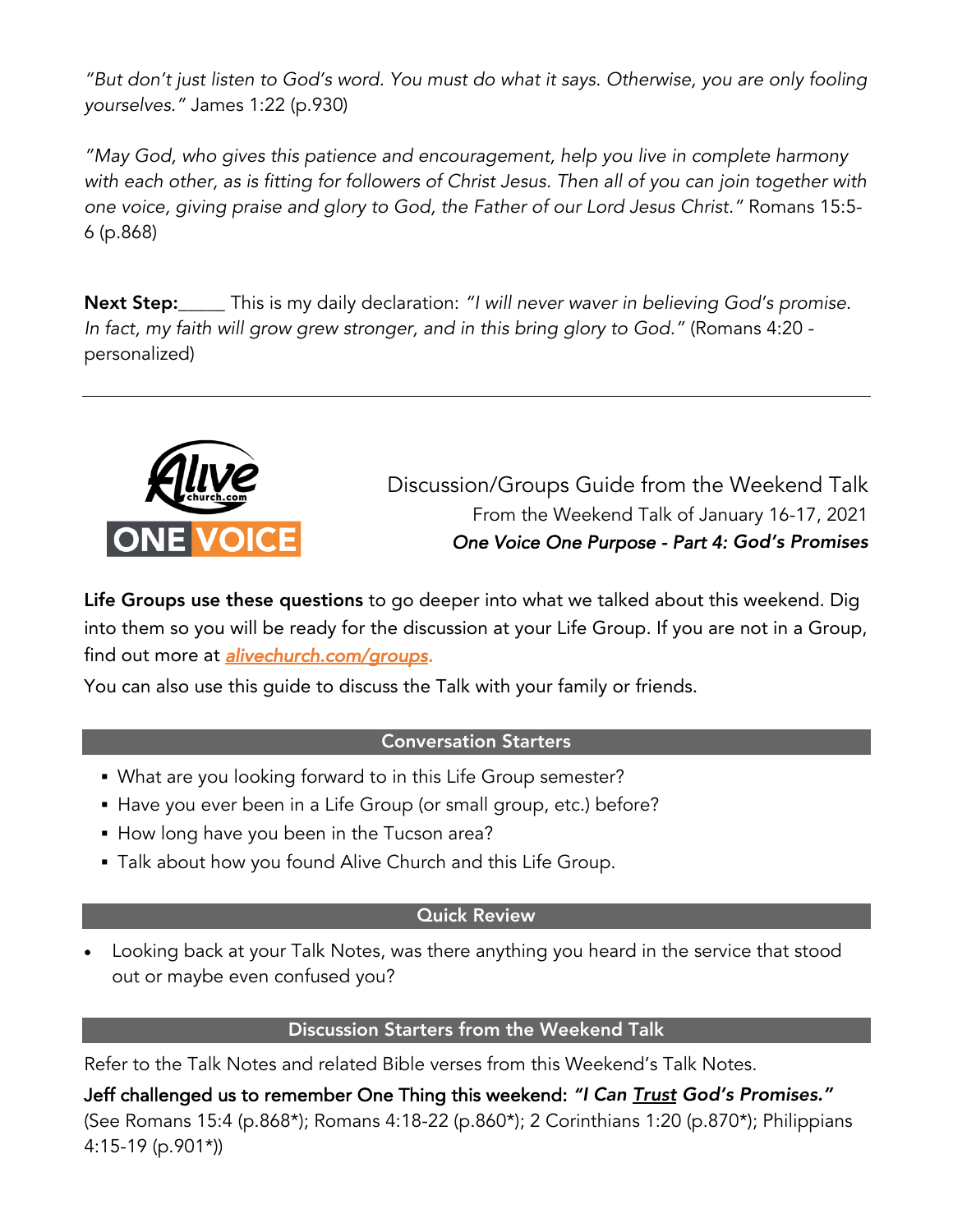- When have you waited on God's promise?
	- What did you learn in the time of waiting?
- § Talk about the fact that God's promises are fulfilled in Jesus.
	- How does that impact your faith?
- Abraham had to exercise a lot of trust in God—for decades!
	- Why do you think God would consider Abraham "righteous" because of his faith?
	- When have you exercised faith? What faith might you need right now?
- Paul speaks of God supplying his needs. How had God supplied his needs in the context of the passage from Philippians 4?

# Jeff also gave us some steps to experiencing the reality of God's promises:

- **1. Know God's promises.** (Ephesians 2:11-12 (p.896<sup>\*</sup>) and Matthew 13:44-46 (p.745<sup>\*</sup>))
	- How do these passages speak to God's promises?
	- When did God become real to you? When did you cease "living apart from Christ" and begin to live with the hope only He brings?
	- In Matthew 13, what did the two "finders" of great wealth do once they discovered it?
	- What are some similarities and differences in these two quick parables?
	- § What in your life is of great value?
	- § What value do you give your relationship with Jesus?
	- How would your life indicate what is truly valuable to you?
- 2. **Speak God's promises.** (Genesis 1:3 (p.1\*); Psalm 33:6-9 (p.427\*) and Proverbs 18:21 (p.494\*))
	- What are the first words God recorded in the Bible?
	- § Talk about the power of God's words.
	- When have you experienced the power of words?
	- How can you use words to build up—to bring life?
	- Why is it important to speak God's promises?
- 3. Act on God's promises. (James 1:22-25 (p.930\*) and Romans 15:4-6 (p.868\*))
	- § What happens when we do not do what God's Word says?
	- What value is there in reading-hearing-knowing God's Word without doing it?
	- Did you ever hear your someone actually say, "Do as I say not as I do?"
		- If they didn't say it, did you ever experience them living in that inconsistent way?
		- Have YOU ever lived that way—inconsistently encouraging others to do one thing while you did another?
	- What are some of the benefits of acting on God's promises we see described in Romans 15:4-6?